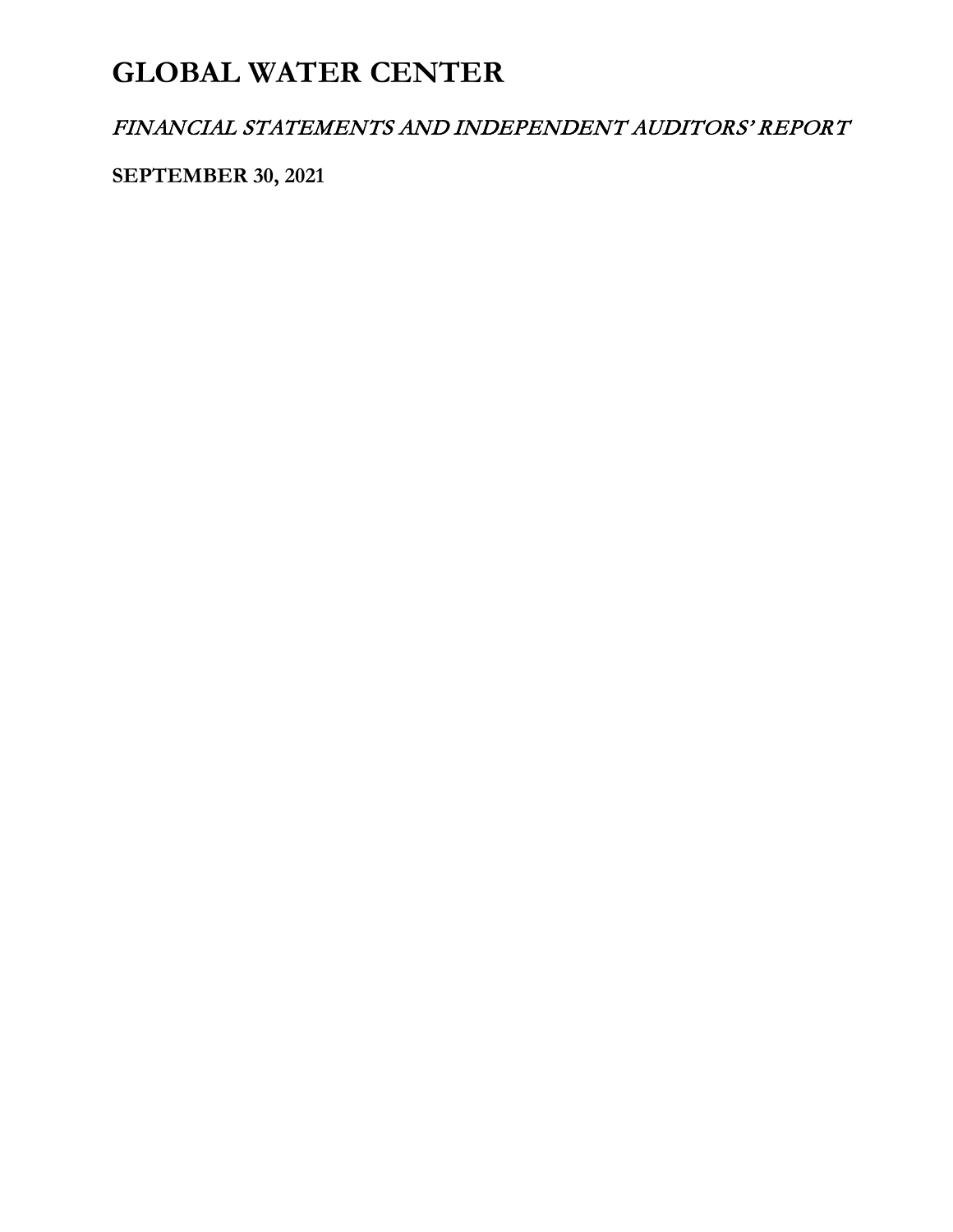### TABLE OF CONTENTS

|                                                                    | Page |
|--------------------------------------------------------------------|------|
| REPORT OF INDEPENDENT CERTIFIED PUBLIC ACCOUNTANTS                 |      |
| <b>FINANCIAL STATEMENTS</b>                                        |      |
| <b>Statements of Financial Position,</b>                           |      |
| September 30, 2021 and 2020                                        |      |
| Statement of Activities and Changes in Net Assets,                 |      |
| Year ended September 30, 2021 with summarized information for 2020 | 3    |
| Statement of Functional Expenses,                                  |      |
| Year ended September 30, 2021 with summarized information for 2020 |      |
| Statements of Cash Flows,                                          |      |
| Years ended September 30, 2021 and 2020                            | 5    |
| <b>Notes to Financial Statements</b>                               | 6-9  |
|                                                                    |      |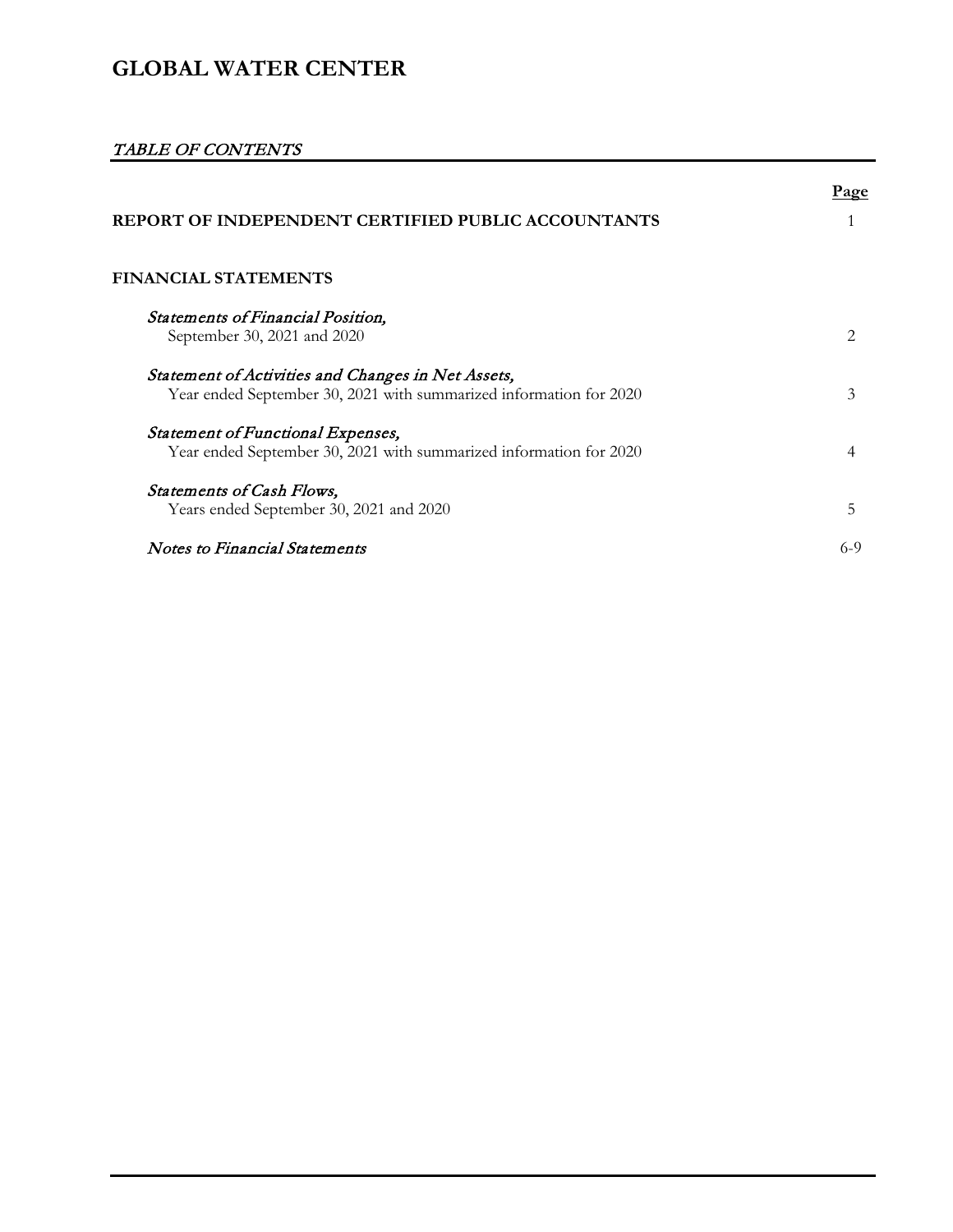

#### **REPORT OF INDEPENDENT CERTIFIED PUBLIC ACCOUNTANTS**

#### **Board of Trustees Global Water Center North Charleston, South Carolina**

We have audited the accompanying financial statements of Global Water Center, which comprise the statements of financial position as of September 30, 2021, and the related statements of activities, cash flows and functional expenses for the year then ended and the related notes to the financial statements.

#### Management's Responsibility for the Financial Statements

Management is responsible for the preparation and fair presentation of these financial statements in accordance with accounting principles generally accepted in the United States of America; this includes the design, implementation, and maintenance of internal control relevant to the preparation and fair presentation of financial statements that are free from material misstatement, whether due to fraud or error.

#### Auditors' Responsibility

Our responsibility is to express an opinion on these financial statements based on our audit. We conducted our audit in accordance with auditing standards generally accepted in the United States of America. Those standards require that we plan and perform the audit to obtain reasonable assurance about whether the financial statements are free from material misstatement.

An audit involves performing procedures to obtain audit evidence about the amounts and disclosures in the financial statements. The procedures selected depend on the auditor's judgment, including the assessment of the risks of material misstatement of the financial statements, whether due to fraud or error. In making those risk assessments, the auditor considers internal control relevant to the entity's preparation and fair presentation of the financial statements in order to design audit procedures that are appropriate in the circumstances, but not for the purpose of expressing an opinion on the effectiveness of the entity's internal control. Accordingly, we express no such opinion. An audit also includes evaluating the appropriateness of accounting policies used and the reasonableness of significant accounting estimates made by management, as well as evaluating the overall presentation of the financial statements.

We believe that the audit evidence we have obtained is sufficient and appropriate to provide a basis for our audit opinion.

#### Opinion

In our opinion, the financial statements referred to above present fairly, in all material respects, the financial position of Global Water Center as of September 30, 2021, the changes in its net assets and cash flows for the years then ended, in accordance with accounting principles generally accepted in the United States of America.

#### **Report on Summarized Comparative Information**

We have previously audited Global Water Center's 2020 financial statements and our report dated March 2, 2021 expressed an unmodified opinion on those audited financial statements. In our opinion, the summarized comparative information presented herein as of and for the year ended September 30, 2020, is consistent, in all material respects, with the audited financial statements from which it has been derived.

Tait, Weller: Baker LLP

**TAIT, WELLER & BAKER LLP**

**Philadelphia, Pennsylvania January 5, 2022**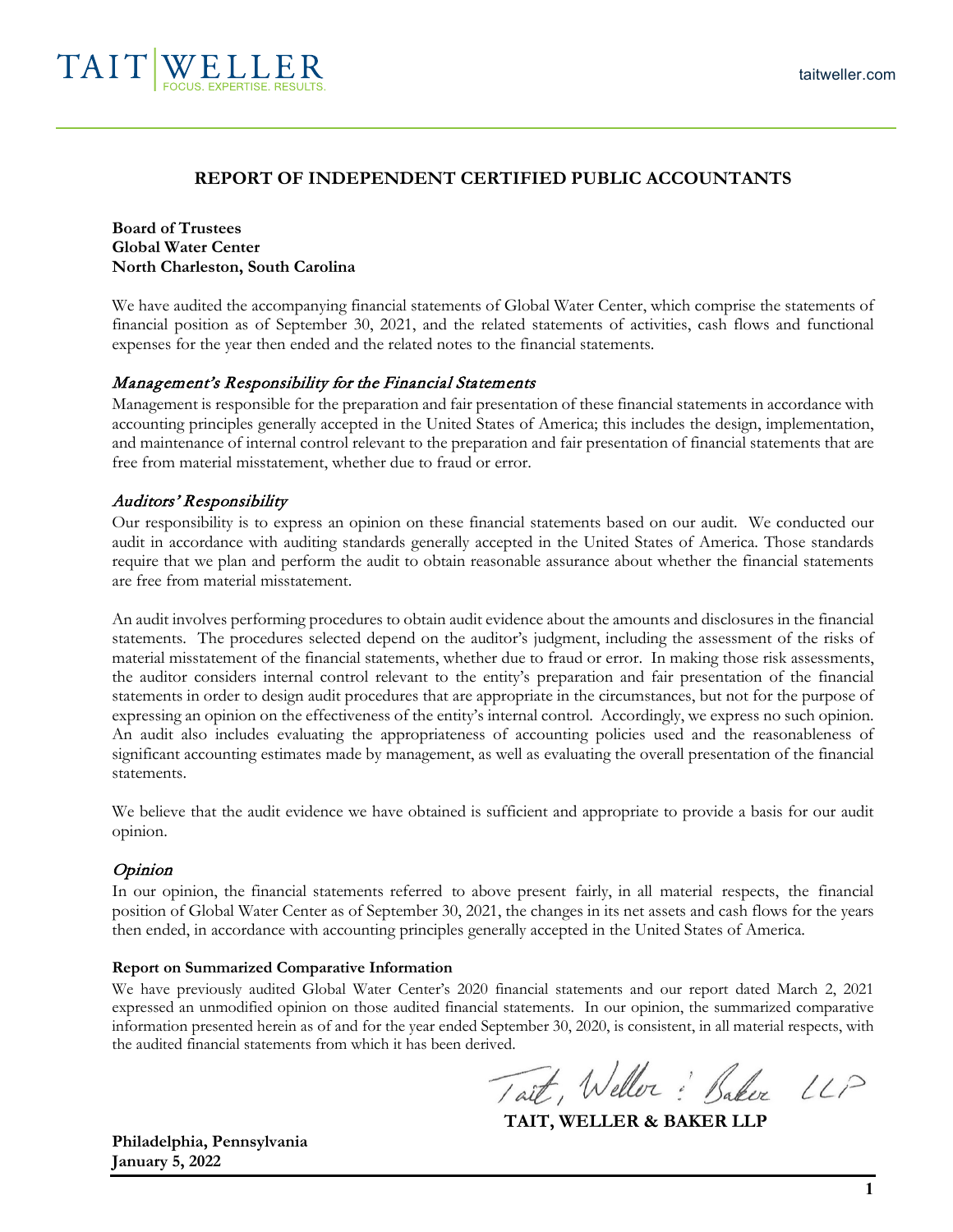### STATEMENTS OF FINANCIAL POSITION

#### **September 30, 2021 and 2020**

|                                   | 2021        | 2020      |
|-----------------------------------|-------------|-----------|
| <b>ASSETS</b>                     |             |           |
| <b>ASSETS</b>                     |             |           |
| Cash and cash equivalents         | \$1,482,047 | \$300,995 |
| Account receivable                | 15,674      |           |
| Pledge receivable, net            | 836,052     |           |
| Prepaid expenses and other assets | 101,660     |           |
| Inventory                         | 19,444      |           |
| Property and equipment, net       | 4,002,017   |           |
| <b>Total Assets</b>               | \$6,456,894 |           |

#### **LIABILITIES AND NET ASSETS**

| <b>LIABILITIES</b>                   |                         |           |
|--------------------------------------|-------------------------|-----------|
| Accounts payable<br>Accrued expenses | \$<br>472,245<br>94,831 | \$        |
| <b>Total Liabilities</b>             | 567,076                 |           |
| <b>NET ASSETS</b>                    |                         |           |
| Without donor restrictions           |                         |           |
| Undesignated                         | 1,051,749               | 300,995   |
| Invested in property and equipment   | 4,002,017               |           |
|                                      | 5,053,766               | 300,995   |
| With donor restriction               | 836,052                 |           |
| <b>Total Net Assets</b>              | $-5,889,818$            | 300,995   |
| Total Liabilities and Net Assets     | \$6,456,894             | \$300,995 |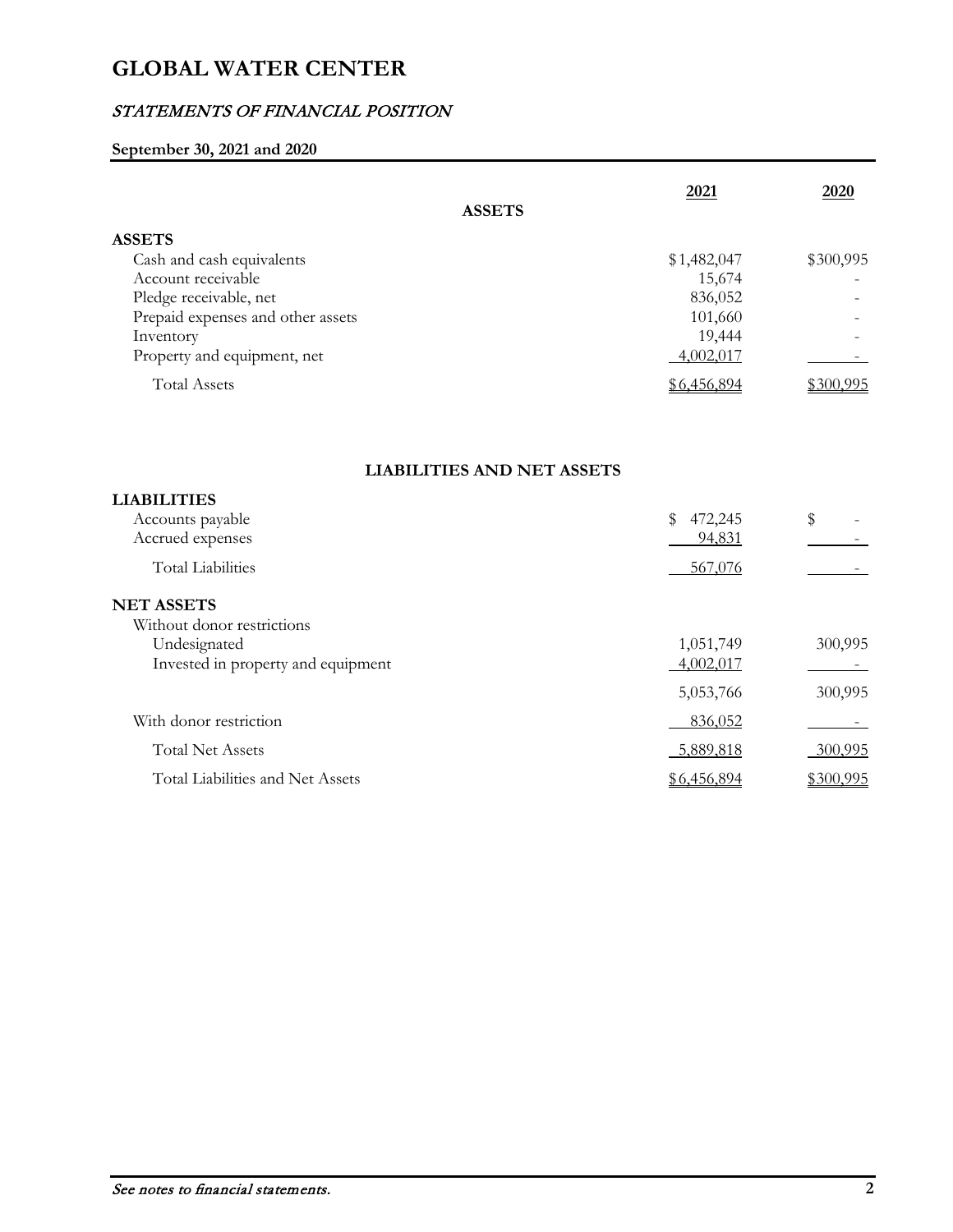## STATEMENT OF ACTIVITIES AND CHANGES IN NET ASSETS

## **Year Ended September 30, 2021 with Summarized Information for 2020**

|                            | <b>Without Donor</b><br><b>Restrictions</b> | <b>With Donor</b><br><b>Restrictions</b> | 2021        | 2020      |
|----------------------------|---------------------------------------------|------------------------------------------|-------------|-----------|
| <b>SUPPORT AND REVENUE</b> |                                             |                                          |             |           |
| Contributions              | \$4,001,107                                 | \$1,086,052                              | \$5,087,159 | \$993,305 |
| Gifts-in-kind              | 4,407,267                                   |                                          | 4,407,267   |           |
| Service income             |                                             | 25,200                                   | 25,200      |           |
| Other income               | 232                                         |                                          | 232         |           |
| Release from restriction   | 275,200                                     | (275,200)                                |             |           |
| Total support and revenue  | 8,683,806                                   | 836,052                                  | 9,519,858   | 993,305   |
| <b>EXPENSES</b>            |                                             |                                          |             |           |
| Program services:          | 3,077,648                                   |                                          | 3,077,648   | 494,978   |
| Supporting activities:     |                                             |                                          |             |           |
| Management and general     | 166,581                                     |                                          | 166,581     | 48,821    |
| Fund-raising               | 686,806                                     |                                          | 686,806     | 148,511   |
|                            | 853,387                                     |                                          | 853,387     | 197,332   |
| Total expenses             | 3,931,035                                   |                                          | 3,931,035   | 692,310   |
| Change in net assets       | 4,752,771                                   | 836,052                                  | 5,588,823   | 300,995   |
| <b>NET ASSETS</b>          |                                             |                                          |             |           |
| Beginning of year          | 300,995                                     |                                          | 300,995     |           |
| End of year                | \$5,053,766                                 | 836,052                                  | \$5,889,818 | \$300,995 |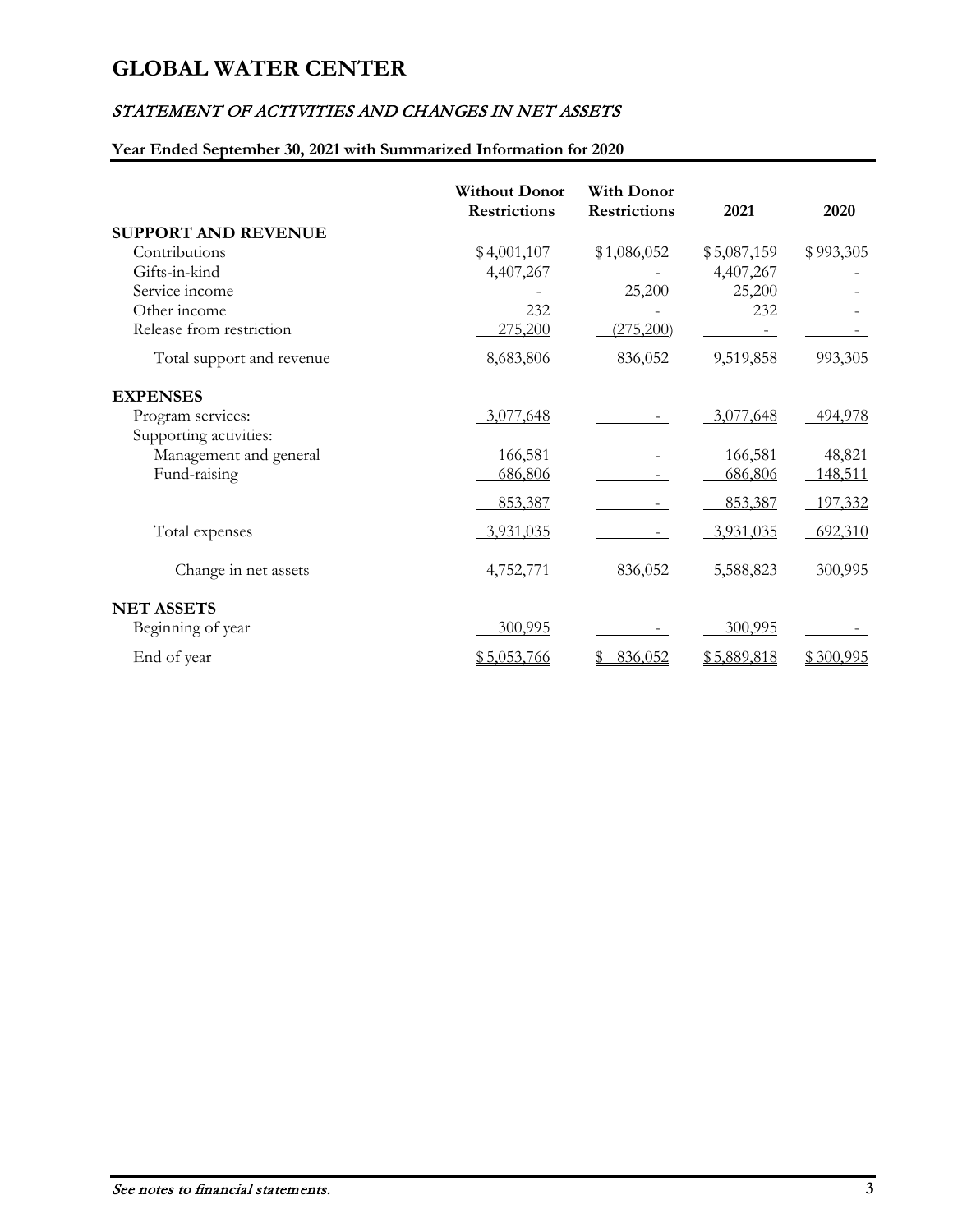## STATEMENT OF FUNCTIONAL EXPENSES

## **Year Ended September 30, 2021 with Summarized Information for 2020**

|                       |                            |                                     |                  | <b>SUPPORTING ACTIVITIES</b>             |                                  |                                  |
|-----------------------|----------------------------|-------------------------------------|------------------|------------------------------------------|----------------------------------|----------------------------------|
|                       | Program<br><b>Services</b> | Management<br>And<br><b>General</b> | Fund-<br>Raising | Total<br>Supporting<br><b>Activities</b> | 2021<br>Total<br><b>Expenses</b> | 2020<br>Total<br><b>Expenses</b> |
| Salaries and benefits | \$1,077,833                | \$52,589                            | \$133,781        | \$186,370                                | \$1,264,203                      | \$212,938                        |
| Professional services | 690,656                    | 103,620                             | 534,653          | 638,273                                  | 1,328,929                        | 447,721                          |
| Supplies              | 50,474                     | 5,500                               | 2,551            | 8,051                                    | 58,525                           | 4,755                            |
| Occupancy             | 2,000                      |                                     | 5,000            | 5,000                                    | 7,000                            |                                  |
| Travel and meetings   | 205,596                    | 3,773                               | 8,217            | 11,990                                   | 217,586                          | 15,987                           |
| Cost of sales         | 10,331                     |                                     |                  |                                          | 10,331                           |                                  |
| Product and transport | 587,928                    |                                     | 2,549            | 2,549                                    | 590,477                          | 10,904                           |
| Advertising           | 19,526                     |                                     |                  |                                          | 19,526                           |                                  |
| Depreciation          | 405,250                    |                                     |                  |                                          | 405,250                          |                                  |
| Other expenses        | 28,054                     | 1,099                               | 55               | 1,154                                    | 29,208                           | 5                                |
| Total expenses        | \$3,077,648                | \$166,581                           | \$686,806        | \$853,387                                | \$3,931,035                      | \$692,310                        |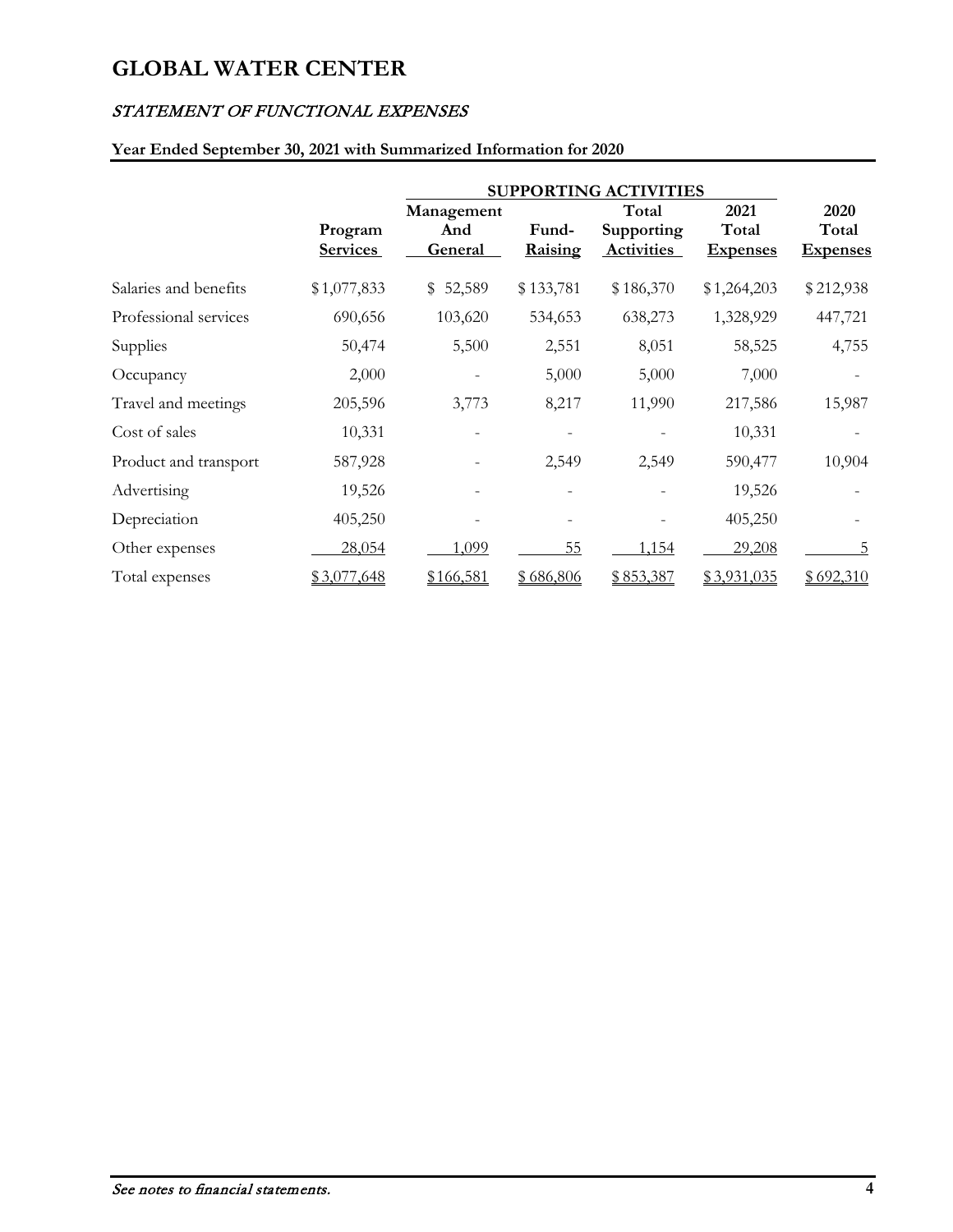## STATEMENTS OF CASH FLOWS

## **Years Ended September 30, 2021 and 2020**

|                                                                                                  | 2021                                 | 2020      |
|--------------------------------------------------------------------------------------------------|--------------------------------------|-----------|
| <b>CASH FLOWS FROM OPERATING ACTIVITIES</b><br>Change in net assets                              | \$5,588,823                          | \$300,995 |
| Adjustments to Reconcile Increase in Net Assets to<br>Net Cash Provided by Operating Activities: |                                      |           |
| Depreciation expense<br>Gifts-in-kind<br>Decrease (Increase) in operating assets:                | 405,250<br>(4,407,267)               |           |
| Accounts receivable<br>Pledges receivable<br>Prepaid expenses and other assets                   | (15,674)<br>(836, 052)<br>(101, 660) |           |
| Inventory<br>(Decrease) Increase in Operating Liabilities:                                       | (19, 444)                            |           |
| Accounts payable<br>Accrued expenses                                                             | 472,245<br>94,831                    |           |
| <b>Net Cash Provided By Operating Activities</b>                                                 | 1,181,052                            | 300,995   |
| Net increase in cash and cash equivalents                                                        | 1,181,052                            | 300,995   |
| <b>CASH AND CASH EQUIVALENTS</b><br>Beginning of year                                            | <u>300,995</u>                       |           |
| End of year                                                                                      | \$1,482,047                          | \$300,995 |
| <b>NONCASH INVESTING ACTIVITIES</b><br>Transfer of property and equipment in-kind                | \$ (4,407,267)                       |           |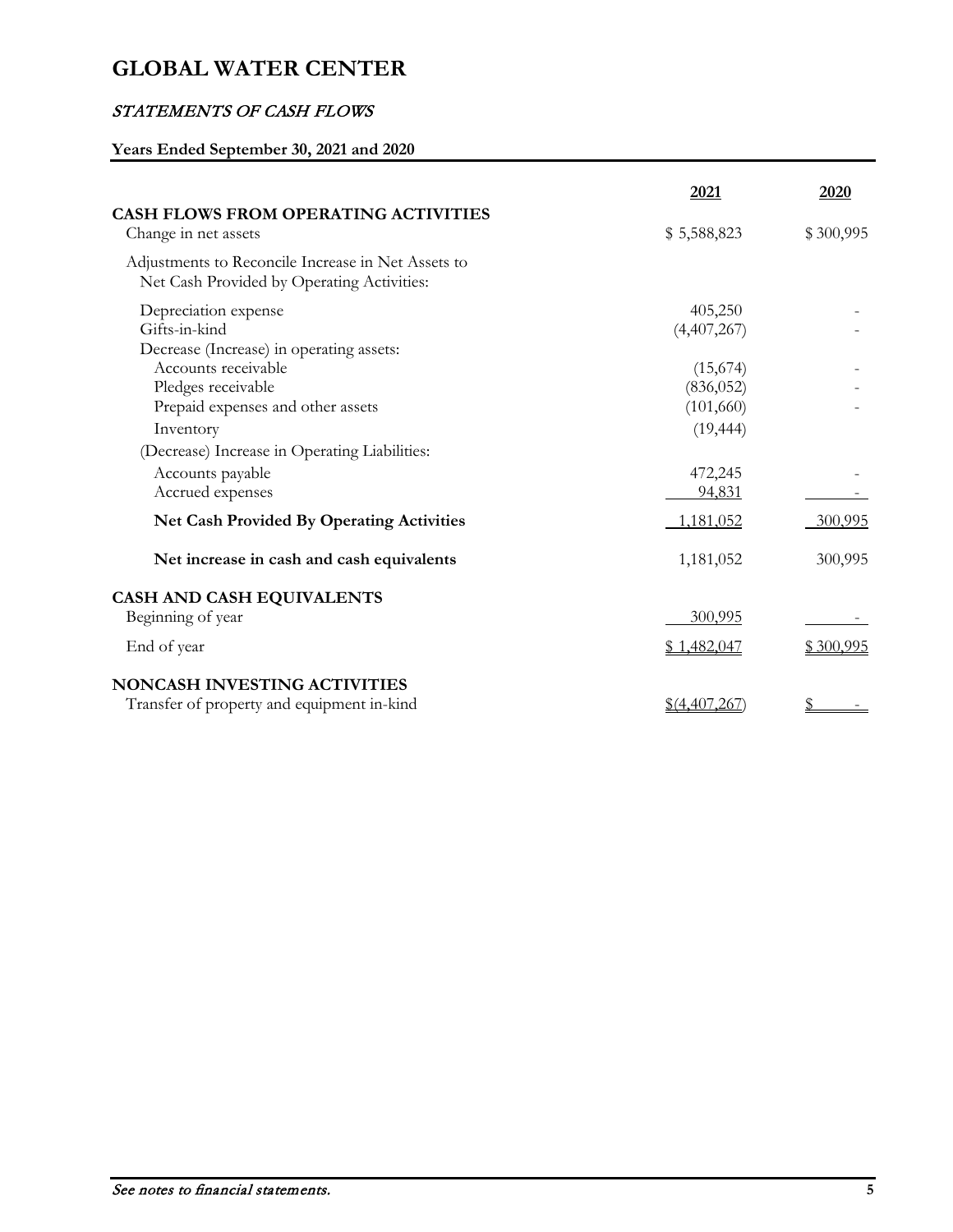#### NOTES TO FINANCIAL STATEMENTS

**September 30, 2021**

#### **(1) NATURE OF ORGANIZATION**

The Global Water Center (GWC) is a collaborative platform creating a movement of millions of people and scaling the impact of safe water implementers, corporate partners, governmental agencies, and others to end the global water crisis by reaching 2.2 billion people with safe water and sanitation. The GWC Mission is to build capacity through collaboration, training, equipping, and supporting services to eradicate the global water crisis which claims over 2,300 lives every day.

#### **(2) SUMMARY OF SIGNIFICANT ACCOUNTING POLICIES:**

The following significant accounting policies are described below to enhance the usefulness of the financial statements to the reader.

#### BASIS OF PRESENTATION

The GWC's financial statements have been prepared on the accrual basis of accounting in conformity with accounting principles generally accepted in the United States of America. The principles require that net assets, revenue, support and expenses be classified as without donor restriction or with donor restriction based on the existence or absence of donor-imposed restrictions as follows:

Without Donor Restrictions – Net assets that are not subject to donor-imposed stipulations and that may be expendable for any purpose in performing the primary objective of GWC. These net assets may be used at the discretion of GWC.

With Donor Restrictions – Net assets subject to donor-imposed stipulations that may or will be met, either by actions of GWC and/or the passage of time. Items that affect this net asset category are gifts for which donor-imposed restrictions have not been met in the year of receipt.

#### ACCOUNTING ESTIMATES

In preparing financial statements in conformity with accounting principles generally accepted in the United States of America, management makes estimates and assumptions that affect the reported amounts of assets and liabilities at the date of the financial statements, as well as the reported amounts of revenues and expenses during the reported period. Actual results could differ from those estimates.

#### CASH AND CASH EQUIVALENTS

Cash and cash equivalents consist of cash held in checking and savings accounts. Accounts may, at times, exceed federally insured limits. GWC has not experienced any losses in such accounts.

#### CONCENTRATION OF CREDIT RISK

GWC occasionally maintains deposits in excess of federally insured limits. Accounting Standards Codification ("ASC") 825, "Financial Instruments", identifies these items as a concentration of credit risk requiring disclosure, regardless of the degree of risk. The risk is managed by monitoring the financial institutions in which deposits are made. See **Note 6** for additional concentrations from a related party.

#### INVENTORY

Inventory consists of purchased promotional materials sold at water center events. Inventory purchased by the Global Water Center is stated at weighted average costs.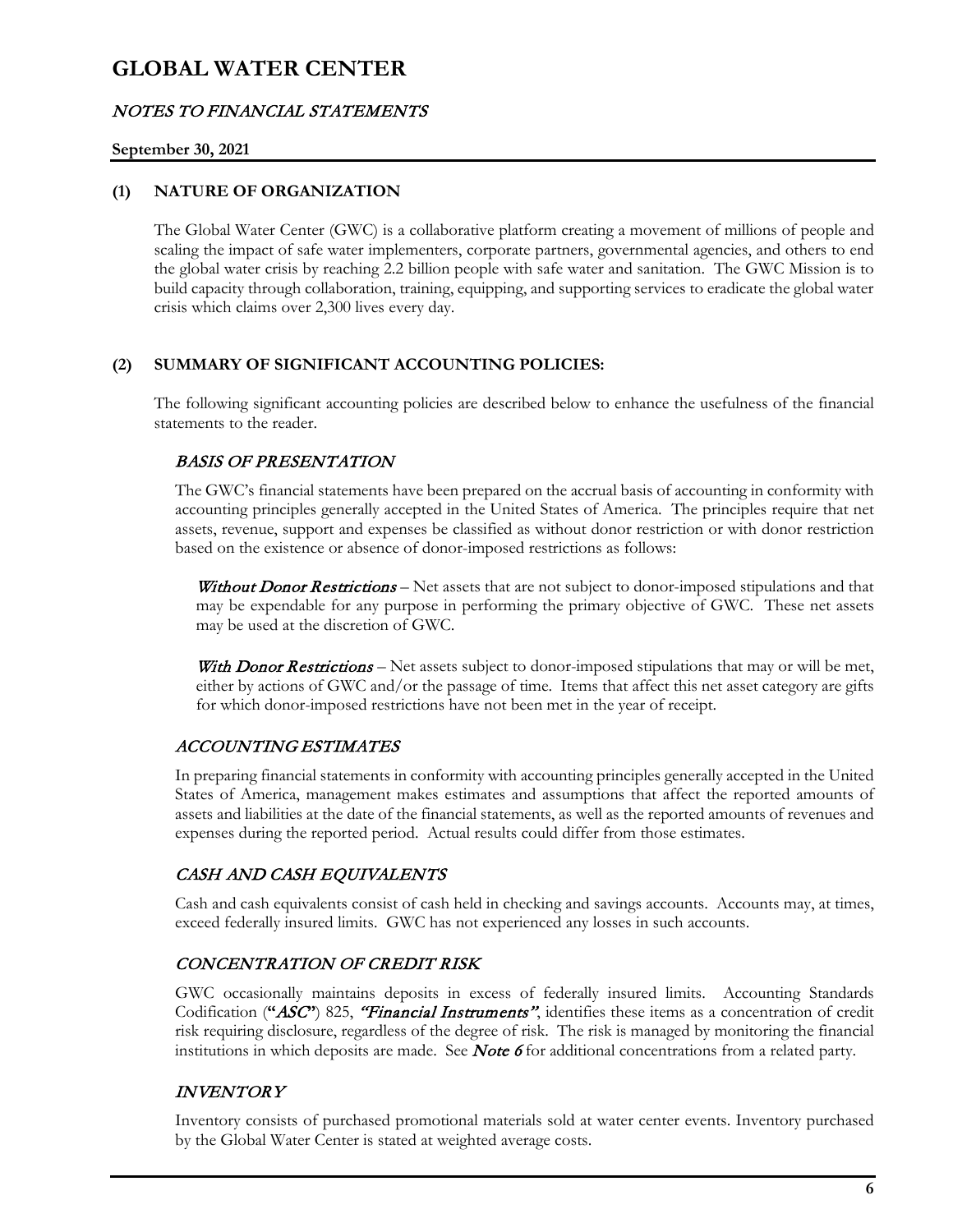#### NOTES TO FINANCIAL STATEMENTS – (Continued)

**September 30, 2021**

#### PROPERTY AND EQUIPMENT

Property and equipment are stated at costs. GWC's policy is to capitalize all expenditures for property and equipment with a cost greater than \$2,000. Repairs and maintenance are expensed as incurred. Depreciation is provided on a straight-line basis over the estimated useful life of the assets, which is 5 to 7 years.

#### SUPPORT AND REVENUE

The GWC recognizes contributions when cash, securities or other assets, and unconditional promise to give is received. Conditional contributions include donor-imposed conditions with one or more barriers that must be overcome before the GWC is entitled to the assets transferred or promised and there is a right of return to the contributor for assets transferred or a right of release of the promisor from its obligation to transfer assets. The GWC recognizes the contribution when the conditions are substantially met or explicitly waived. Unconditional contributions are classified as without donor restrictions unless there are donor stipulations that limit the use of the donated assets. When a donor restriction expires, that is, when a stipulated time restriction ends or purpose of the restriction is accomplished, net assets with donor restrictions are then classified to net assets without donor restrictions and reported in the statement of activities as "net asset released from restrictions."

#### EXPENSES

Expenses are recorded when incurred in accordance with the accrual basis of accounting. The costs of providing the various program services and supporting activities are summarized on a functional basis in the statements of activities. Directly identifiable expenses are charged to programs and supporting services. Expenses related to more than one function are allocated to program and supporting services based on various factors determined by management. Accordingly, certain costs have been allocated among the program services and supporting activities benefited.

### INCOME TAXES

The GWC is a not-for-profit South Carolina corporation exempt from federal income tax under Internal Revenue Code 501(c)(3). Accordingly, no provision has been made for federal or state taxes on the excess revenue over expenses.

Management has reviewed the tax positions for each open tax year (2020) or expected to be taken in the GWC's 2021 tax return and has concluded that there are no significant uncertain tax positions that would require recognition in the financial statements.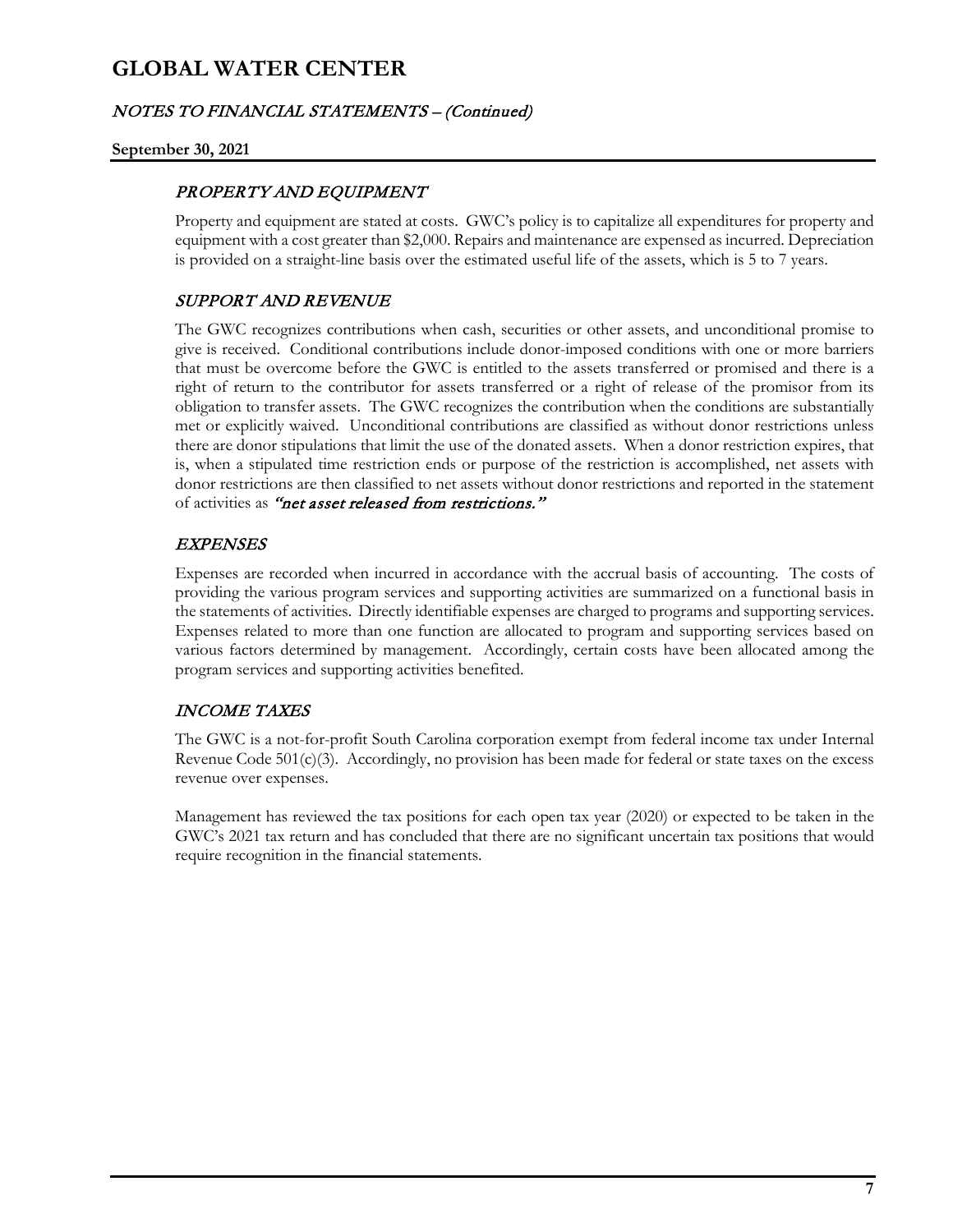#### NOTES TO FINANCIAL STATEMENTS – (Continued)

#### **September 31, 2021**

#### **(2) PLEDGES RECEIVABLE**

Unconditional promises to give are included in these financial statements as pledges receivable. Pledges are recorded after discounting to the present value of the future cash flows.

Unconditional promises to give at September 30, 2021 are expected to be realized as follows:

|                                 | 2021      |
|---------------------------------|-----------|
| 2022                            | \$100,000 |
| 2023                            | 100,000   |
| 2024                            | 100,000   |
| 2025                            | 100,000   |
| 2026                            | 100,000   |
| Thereafter                      | 400,000   |
|                                 | 900,000   |
| Less: reserve for uncollectible | 63,948    |
| Net pledges receivable          | \$836,052 |

#### **(3) PROPERTY AND EQUIPMENT**

The following is a summary of property and equipment at September 30:

| 2021                     |
|--------------------------|
| \$4,407,267<br>(405,250) |
| \$4,002,017              |
|                          |

Depreciation expense of property and equipment was \$405,250 at September 30, 2021

#### **(4) NET ASSETS**

Net assets with restrictions at September 30 are available as follows:

|                                           | 2021            | 2020 |
|-------------------------------------------|-----------------|------|
| The Rockstad Foundation - time restricted | $$836,052$ \$ - |      |

Total releases from restriction were \$275,200 in 2021 and were related to either the passage of time or incurring expenditures in connection with the restricted purpose.